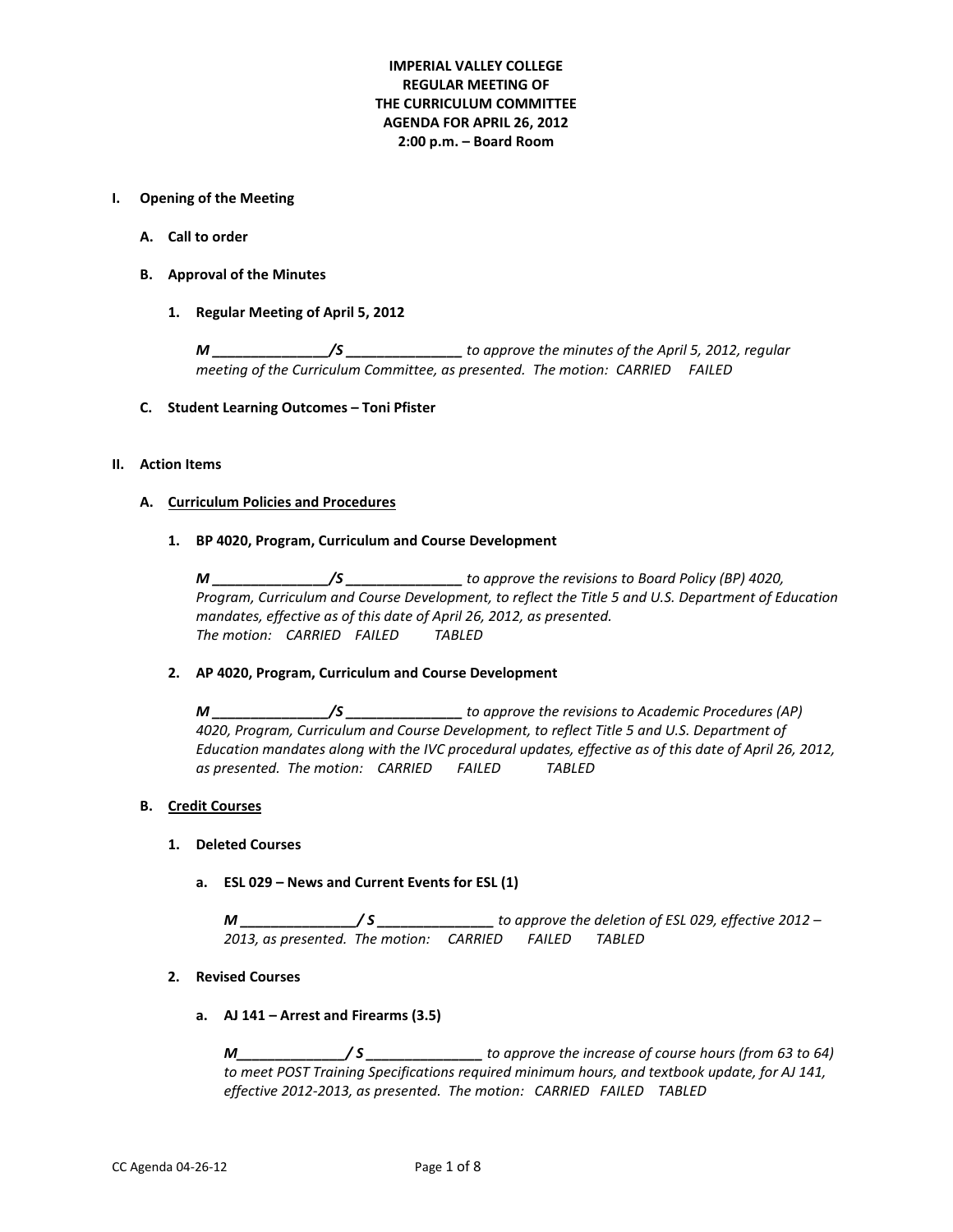# **b. AJ 160 – Regular Basic Course Modular Format Level III (10)**

*M\_\_\_\_\_\_\_\_\_\_\_\_\_\_/ S \_\_\_\_\_\_\_\_\_\_\_\_\_\_ to approve the revision to the course number (was 142), SLO's, and textbook update, for AJ 160, effective 2012-2013, as presented. The motion: CARRIED FAILED TABLED*

- **c. BUS 164 – Microsoft Word for the Workplace (3)**
- **d. BUS 172 – Office Procedures for the Workplace (3)**
- **e. BUS 180 – Microsoft Office Suite for the Workplace (4)**

*M \_\_\_\_\_\_\_\_\_\_\_\_\_\_\_/ S \_\_\_\_\_\_\_\_\_\_\_\_\_\_\_ to approve the revision of the course titles to allow for more educational options of course selection in the business degrees and certificates for*

- *BUS 164 from Office Technology & Procedures I to Microsoft Word for the Workplace,*
- *BUS 172 from Office Technology & Procedures II to Office Procedures for the Workplace,*

• *BUS 180 from Microsoft Office for the Workplace to Microsoft Office Suite for the Workplace, effective 2012-2013, as presented. The motion: CARRIED FAILED TABLED*

**f. CIS 162 – Cisco CCNA Discovery 1: Networking for Home and Small Businesses (4)**

*M\_\_\_\_\_\_\_\_\_\_\_\_\_\_/ S \_\_\_\_\_\_\_\_\_\_\_\_\_\_\_ to approve the removal of the required prerequisite of CIS 160 from CIS 162, to allow student to progress through the major in a two year time period, effective 2012-2013, as presented. The motion: CARRIED FAILED TABLED*

# **g. CIS 163 – Cisco CCNA Discovery 2: Working at a Small-to-Medium Bus or ISP (4)**

*M\_\_\_\_\_\_\_\_\_\_\_\_\_\_/ S \_\_\_\_\_\_\_\_\_\_\_\_\_\_\_ to approve the revision of the prerequisite for CIS 163 to include CIS 160 and CIS 162 with grades of "C" or better, effective 2012-2013, as presented. The motion: CARRIED FAILED TABLED*

- **h. PE 102 – Physical Fitness (1)**
- **i. PE 103 – Physical Fitness – Women (1)**
- **j. PE 105 – Public Safety Fitness (1)**
- **k. PE 106 – Walking/Jogging Fitness (1)**
- **l. PE 111 – Aerobics – Step (1)**
- **m. PE 112 – Basketball – Men (1)**
- **n. PE 113 – Basketball – Women (1)**
- **o. PE 122 – Lifeguard Training (2)**
- **p. PE 123 – Water Safety Instructor Training (2)**
- **q. PE 126 – Tennis (1)**
- **r. PE 127 – Tennis – Advanced (1)**
- **s. PE 128 – Volleyball (1)**
- **t. PE 143 – Advanced Basketball – Men (1)**
- **u. PE 144 – Advanced Basketball – Women (1)**

*M\_\_\_\_\_\_\_\_\_\_\_\_\_\_/ S \_\_\_\_\_\_\_\_\_\_\_\_\_\_\_ to approve the reduction of repeatability from 3 times down to zero (0) times for passing grades as per the repeatability mandates set by Title 5 revisions for Physical Education (items h. through u.) courses PE 102, 103, 105, 106, 111, 112, 113, 122, 123, 126, 127, 128, 143, and 144, effective 2012-2013, as presented. The motion: CARRIED FAILED TABLED*

- **v. PE 200 – Theory of Baseball (2)**
- **w. PE 201 – Theory of Basketball (2)**
- **x. PE 202 – Theory of Softball (2)**
- **y. PE 203 – Theory of Volleyball (2)**

*M\_\_\_\_\_\_\_\_\_\_\_\_\_\_/ S \_\_\_\_\_\_\_\_\_\_\_\_\_\_\_ to approve the reduction of repeatability from 1 time down to zero (0) times for passing grades as per the repeatability mandates set by Title 5*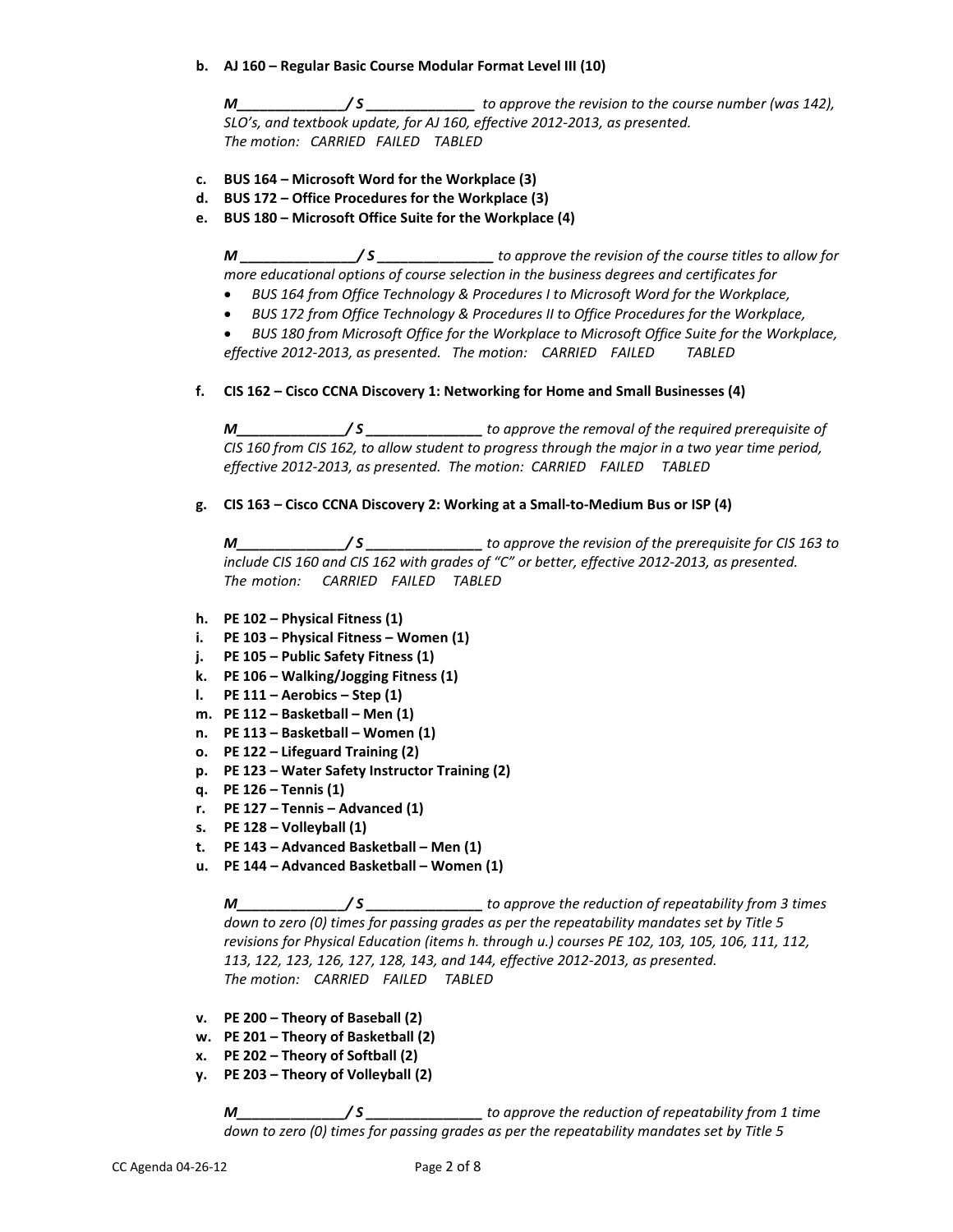*revisions for Physical Education (items v. through y.) courses PE 200, 201, 202, and 203, effective 2012-2013, as presented. The motion: CARRIED FAILED TABLED*

- **z. PE 104 – Weight Training**
- **aa. PE 107 – Aquatic Exercise (1)**
- **bb. PE 120 – Softball (1)**
- **cc. PE 121 – Beginning to Intermediate Swimming (1)**
- **dd. PE 129 – Volleyball – Advanced (1)**
- **ee. PE 130 – Adapted Physical Exercises (1)**
- **ff. PE 131 – Adapted Sports (1)**
- **gg. PE 140 – Baseball – Advanced (1)**
- **hh. PE 141 – Softball – Women (1)**
- **ii. PE 142 – Advanced Swimming (1)**
- **jj. PE 161 – Pre-Season Conditioning for Athletes (1.5)**
- **kk. PE 162 – In Season Conditioning for Athletes (1.5)**
- **ll. PE 163 – Song and Cheer (2)**

*M\_\_\_\_\_\_\_\_\_\_\_\_\_\_/ S \_\_\_\_\_\_\_\_\_\_\_\_\_\_\_ to approve the reduction of repeatability from 3 times down to one (1) time for passing grades as per the repeatability mandates set by Title 5 revisions for Physical Education (items z. through ll.) courses PE 104, 107, 120, 121, 129, 130, 131, 140, 141, 142, 161, 162, and 163, effective 2012-2013, as presented. The motion: CARRIED FAILED TABLED*

#### **mm. MATH 241 – Mathematics Software – MATLAB (1.0)**

*M\_\_\_\_\_\_\_\_\_\_\_\_\_\_/ S \_\_\_\_\_\_\_\_\_\_\_\_\_\_\_ to approve the reinstatement to active status for Math 241, Mathematics Software: MATLAB course, effective 2012-2013, as presented. The motion: CARRIED FAILED TABLED*

#### **3. New Courses**

**a. BLDC 010 – Cal/OSHA Certification (1.5)**

*M\_\_\_\_\_\_\_\_\_\_\_\_\_\_/ S \_\_\_\_\_\_\_\_\_\_\_\_\_\_\_ to approve the addition of BLDC 010, as a special topic course, to the credit curriculum, effective 2012-2013, as presented. The motion carried.*

#### **C. Majors and Certificates**

#### **1. Removal of Recommended Courses (Not Required) for Majors and Certificates**

- **a. Administration of Justice Major**
- **b. Automotive Technology Major and Certificate**
- **c. Behavioral Science Major**
- **d. Child Development Major**
- **e. Correctional Science Major**
- **f. Music Major**

*M \_\_\_\_\_\_\_\_\_\_\_\_\_\_\_/ S \_\_\_\_\_\_\_\_\_\_\_\_\_\_\_ to approve the removal of the section identified as "Recommended Electives (do NOT fulfill major requirements)", for Administration of Justice Major, Automotive Technology Major and Certificate, Behavioral Science Major, Child Development Major, Correctional Science Major, and Music Major, as directed by the Curriculum Committee, effective 2012-2013, as presented. The motion: CARRIED FAILED TABLED*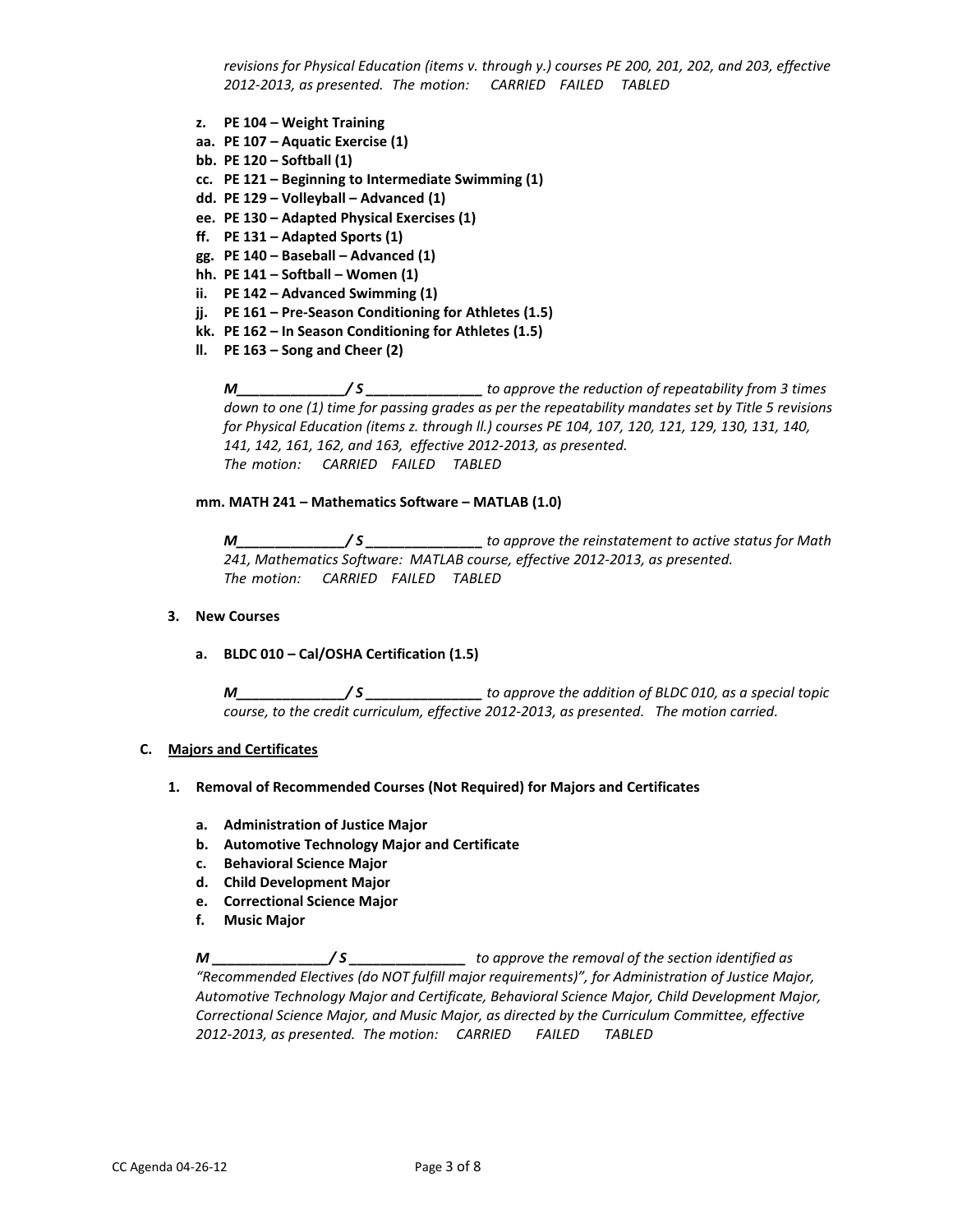#### **2. Revised Majors and Certificates**

**a. Administration of Justice Major and Certificate**

*M\_\_\_\_\_\_\_\_\_\_\_\_\_\_\_/S\_\_\_\_\_\_\_\_\_\_\_\_\_\_\_ to approve the addition of the description and career opportunities statements, update to course numbering, and removal of the Reading requirement for the Administration of Justice Major and/or Certificate, effective 2012-2013, as presented. The motion: CARRIED FAILED TABLED*

- **b. Agricultural Business Management Major and Certificate**
- **c. Agricultural Crop Science Certificate**
- **d. Agricultural Science Major**
- **e. Alcohol and Drug Studies Major and Certificate**
- **f. Apprenticeship – Control Operator Certificate**
- **g. Apprenticeship – Electrician Major and Certificate**
- **h. Apprenticeship – Generation Mechanic Major and Certificate**
- **i. Apprenticeship – Hydro Operator Certificate**
- **j. Apprenticeship – Instrument Technician Certificate**
- **k. Apprenticeship – Meter Technician Major and Certificate**
- **l. Apprenticeship – Power Lineman Major and Certificate**
- **m. Apprenticeship – Relays Technician Major and Certificate**
- **n. Apprenticeship – SCADA/Telecommunications Technician Major and Certificate**
- **o. Apprenticeship – Substation – Electrician Major and Certificate**
- **p. Apprenticeship – Telecommunications Technician Certificate**
- **q. Automotive Technology Major and Certificate**
- **r. Behavioral Science Major**
- **s. Building Construction Technology Major and Certificate**
- **t. Building Construction Tech – Carpentry Specialization Certificate**
- **u. Building Construction Tech – Concrete Masonry Specialization Certificate**
- **v. Building Construction Tech – Project Management Specialization.**
- **w. Business Administration Major**
- **x. Business Administration for Transfer Major**
- **y. Business Financial Services Major and Certificate**
- **z. Business Management Major and Certificate**
- **aa. Business Marketing Major and Certificate**
- **ab. California State University General Education Breadth (CSU GE-B) Certificate**
- **ac. Child Development Major**
- **ad. Child Development – Administration Specialization Certificate**
- **ae. Child Development – Associate Teacher Certificate**
- **af. Child Development – Infant/Toddler Specialization Certificate**
- **ag. Child Development – School Age Specialization Certificate**
- **ah. Communication Arts Major**
- **ai. Communication Studies for Transfer Major**
- **aj. Computer Information Systems Major**
- **ak. Correctional Science Major and Certificate**
- **al. Court Services Specialist Certificate**
- **am. Dental Assistant Major and Certificate**
- **an. Early Childhood Education for Transfer Major**
- **ao. Electrical Technology Major and Certificate**
- **ap. Electrical Technology: Electrical Wiring Specialization Certificate**
- **aq. Electrical Technology: Electronics Specialization Certificate**
- **ar. Electrical Technology: Solar Energy Specialization Certificate**
- **as. Electrical Trades Major and Certificate**
- **at. Emergency Medical Services Major and Certificate**
- **au. Energy Efficiency Technology Major and Certificate**
- **av. English for Transfer Major**
- **aw. Fire Technology Major and Certificate**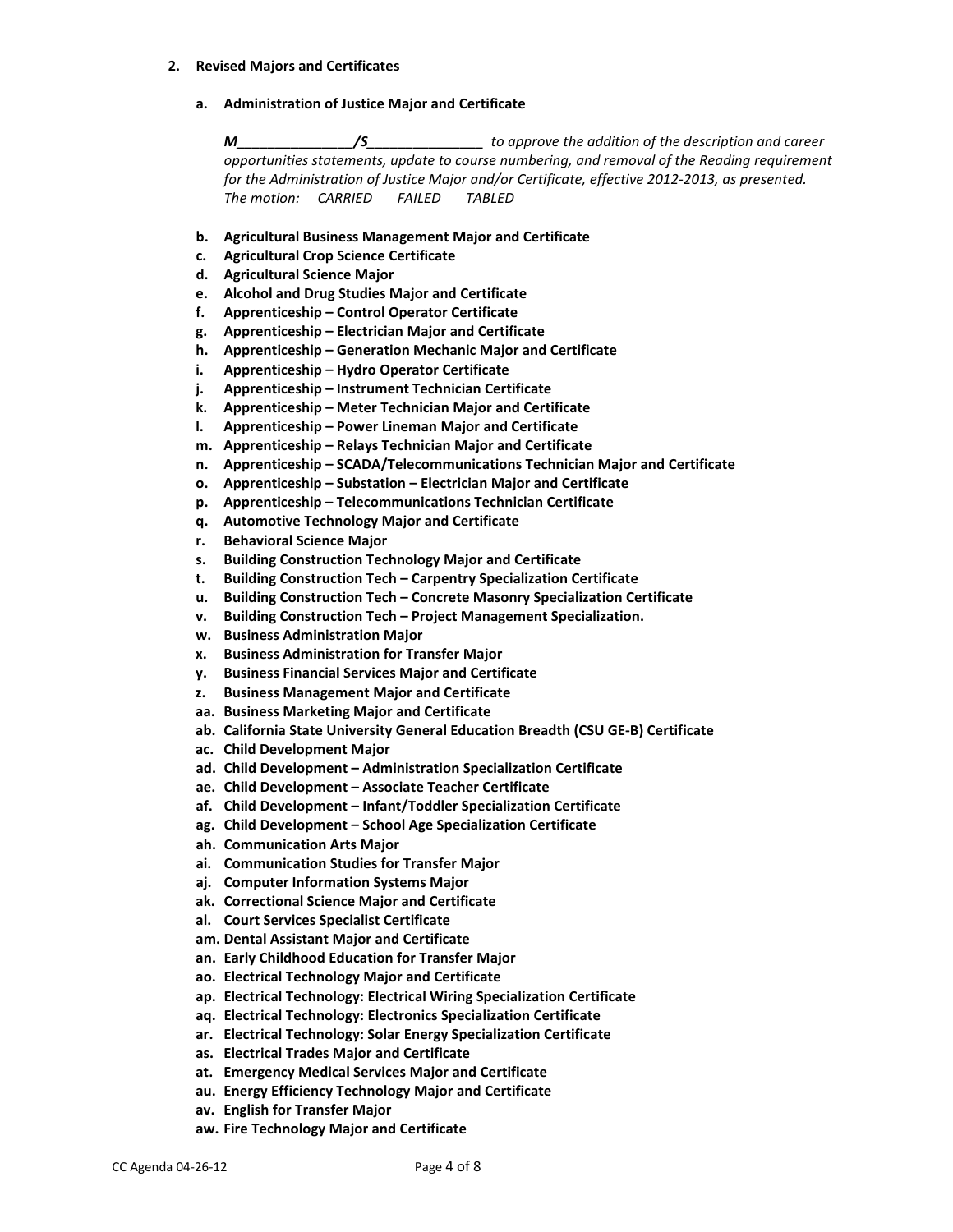- **ax. Firefighter I Certificate**
- **ay. General Science Major**
- **az. History Major**
- **ba. Human Relations Major and Certificate**
- **bb. Humanities Major**
- **bc. Intersegmental General Education Transfer Curriculum (IGETC) Certificate**
- **bd. Legal Assistant Major and Certificate**
- **be. Liberal Studies (General Option – Elem Teach Prep) Major**
- **bf. Liberal Studies (SDSU Option – Elem Teach Prep) Major**
- **bg. Life Science Major**
- **bh. Mathematics Major**
- **bi. Mathematics for Transfer Major**
- **bj. Medical Assistant Certificate**
- **bk. Multimedia and Web Development Major and Certificate**
- **bl. Nursing – R.N. Major**
- **bm. Nursing – V.N. Major and Certificate**
- **bn. Pharmacy Technician Major and Certificate**
- **bo. Political Science for Transfer Major**
- **bp. Psychology Major**
- **bq Social Science Major**
- **br. Sociology for Transfer Major**
- **bs. University Studies Major**
- **bt. Welding Technology Major and Certificate**

*M\_\_\_\_\_\_\_\_\_\_\_\_\_\_\_/S\_\_\_\_\_\_\_\_\_\_\_\_\_\_\_ to approve the addition of the description and career opportunities statements to items b. through bt. above, effective 2012-2013, as presented. The motion: CARRIED FAILED TABLED*

- **bu. Business Accounting Technician Major and Certificate**
- **bv. Business Administrative Assistant Major and Certificate**
- **bw. Business Office Technician Major and Certificate**

*M\_\_\_\_\_\_\_\_\_\_\_\_\_\_\_/S\_\_\_\_\_\_\_\_\_\_\_\_\_\_ to approve the addition of BUS 154 to the required skill level statement, and to add the description and career opportunities statements to the Business Accounting Technician, Business Administrative Assistant, and Business Office Technician Majors and Certificates, effective 2012-2013, as presented. The motion: CARRIED FAILED TABLED*

**bx. Journalism Major**

*M\_\_\_\_\_\_\_\_\_\_\_\_\_\_\_/S\_\_\_\_\_\_\_\_\_\_\_\_\_ to approve the addition of the description and career opportunities statements, and to add CIS 212, CIS 214, ENGL 111, SPCH 130, and SPCH 150 to the acceptable courses section of the Journalism Major, effective 2012-2013, as presented. The motion: CARRIED FAILED TABLED*

### **3. New Majors and Certificates**

- **a. Administration of Justice AS-T**
- **b. Kinesiology AA-T**

*M \_\_\_\_\_\_\_\_\_\_\_\_\_\_\_/ S \_\_\_\_\_\_\_\_\_\_\_\_\_\_\_ to approve the new Associate Degrees for Transfer in Administration of Justice and Kinesiology as required under SB1440, the Student Transfer Achievement (STAR) Act, and effective 2012-2013, as presented. The motion: CARRIED FAILED TABLED*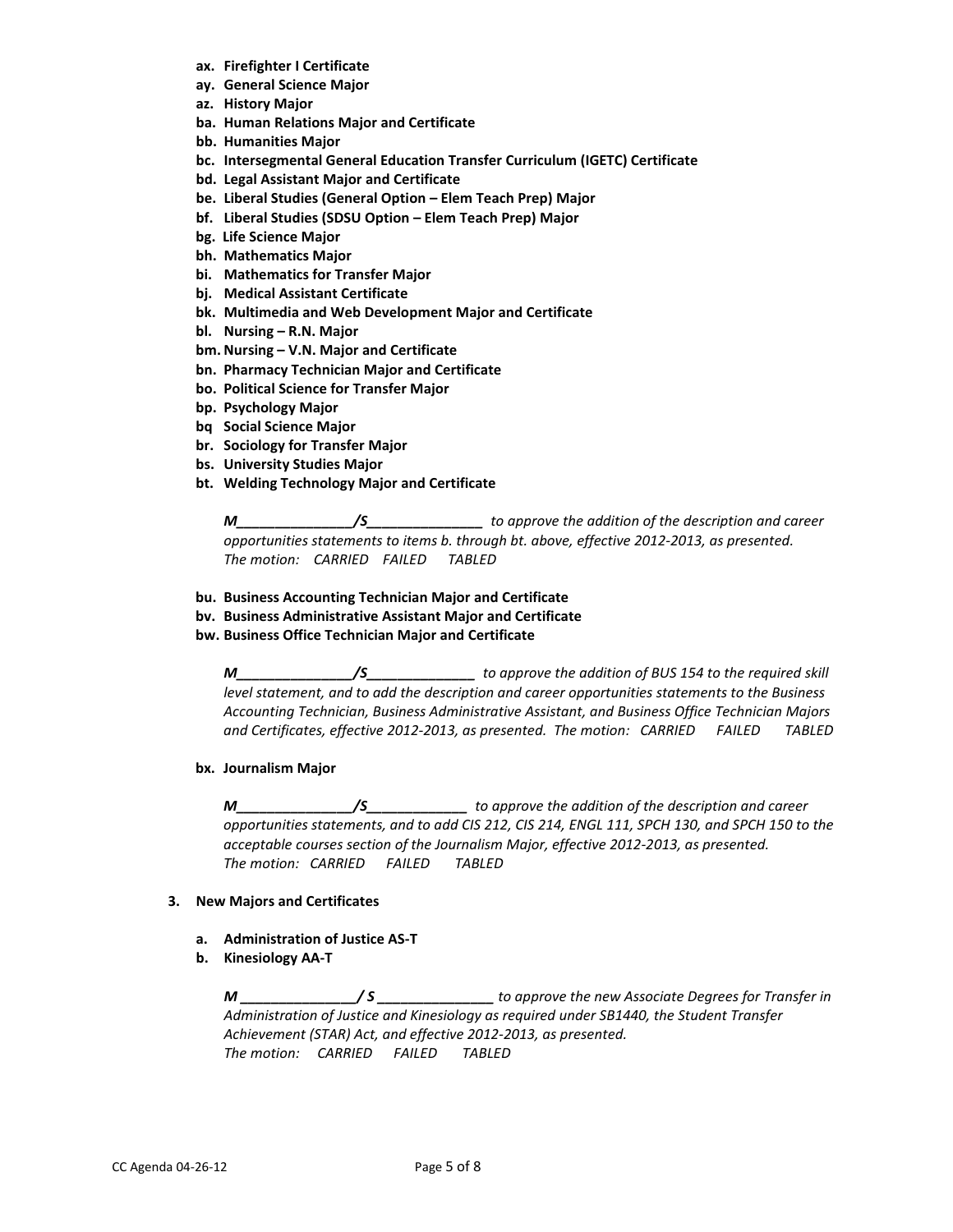# **D. Textual Items**

Background –

IVC is attempting to update and provide new textual items, new and revised items, and, as the catalog is being created identify copy that has no changes. (Example: Proficiency Enrollment textual item – Why do we have this statement and what does it mean? If there is no justification for this textual item we may come back and terminate it at our May 17 meeting.)

# **1. New Textual Copy**

| $No.$ # | <b>Topic</b>                                                     | <b>Status</b> |
|---------|------------------------------------------------------------------|---------------|
| a.      | Associate Degrees for Transfer (AA-T/AS-T)                       | New           |
| b.      | <b>CLEP Statement</b>                                            | New           |
| C.      | <b>Counseling Services</b>                                       | <b>New</b>    |
| d.      | Course Identification Numbering System (C-ID)                    | <b>New</b>    |
| е.      | Cross Enrollment Program at a CSU or UC Institution              | <b>New</b>    |
| f.      | EOPS, CARE & CalWorks                                            | <b>New</b>    |
| g.      | <b>Institutional Learning Outcomes</b>                           | New           |
| h.      | <b>IVC Honors Program</b>                                        | <b>New</b>    |
| i.      | Laboratory Statements (From Schedule)                            | <b>New</b>    |
| I.      | Majors and Certificate Chart                                     | <b>New</b>    |
| k.      | Peace Officer Standards and Training (POST) Appendix             | New           |
| I.      | President's Message                                              | <b>New</b>    |
| m.      | Reading/Writing Lab and Math Lab (add to Learning Services Para) | New           |
| n.      | Sexual Harassment Policy & Non-Discrimination Policy (Frm Guide) | <b>New</b>    |
| 0.      | Student Health Services (From Guide)                             | <b>New</b>    |
| p.      | Student Support Services (SSS) (From Guide)                      | <b>New</b>    |

*M\_\_\_\_\_\_\_\_\_\_\_\_\_\_\_/S\_\_\_\_\_\_\_\_\_\_\_\_\_\_\_ to approve the addition of the new textual items, Items. a. through p. above., for inclusion in the IVC 2012-13 General Catalog, effective 2012-2013, as presented. The motion: CARRIED FAILED TABLED*

# **2. New and Revised Textual Copy**

| <b>No. #</b> | <b>Topic</b>                                                                                                | <b>Status</b> |
|--------------|-------------------------------------------------------------------------------------------------------------|---------------|
| a.           | Academic Calendar 2012-13                                                                                   | New/Revised   |
| b.           | <b>Accreditation Sections</b>                                                                               | New/Revised   |
| C.           | Admission                                                                                                   | New/Revised   |
| d.           | <b>Associate Degree Graduation Requirements</b>                                                             | New/Revised   |
| е.           | Bookstore and Centers for Students (Library)                                                                | New/Revised   |
| f.           | College History                                                                                             | New/Revised   |
| g.           | CTE & ROP Credit                                                                                            | New/Revised   |
| h.           | CTE, Apprenticeship, Certificates of Achievement & Skills Awards                                            | New/Revised   |
| ι.           | Degrees                                                                                                     | New/Revised   |
| ı.           | Disabled Student Programs and Services (DSPS)                                                               | New/Revised   |
| k.           | <b>Extended Campus</b>                                                                                      | New/Revised   |
| I.           | Fees and Refunds                                                                                            | New/Revised   |
| m.           | <b>Financial Aid</b>                                                                                        | New/Revised   |
| n.           | <b>Grading System</b>                                                                                       | New/Revised   |
| $\Omega$ .   | <b>IGETC - New Chart too.</b>                                                                               | New/Revised   |
| p.           | <b>IVC General Education &amp; Graduation Requirements Sheet (new</b><br>presentation & revisions/upgrades) | New/Revised   |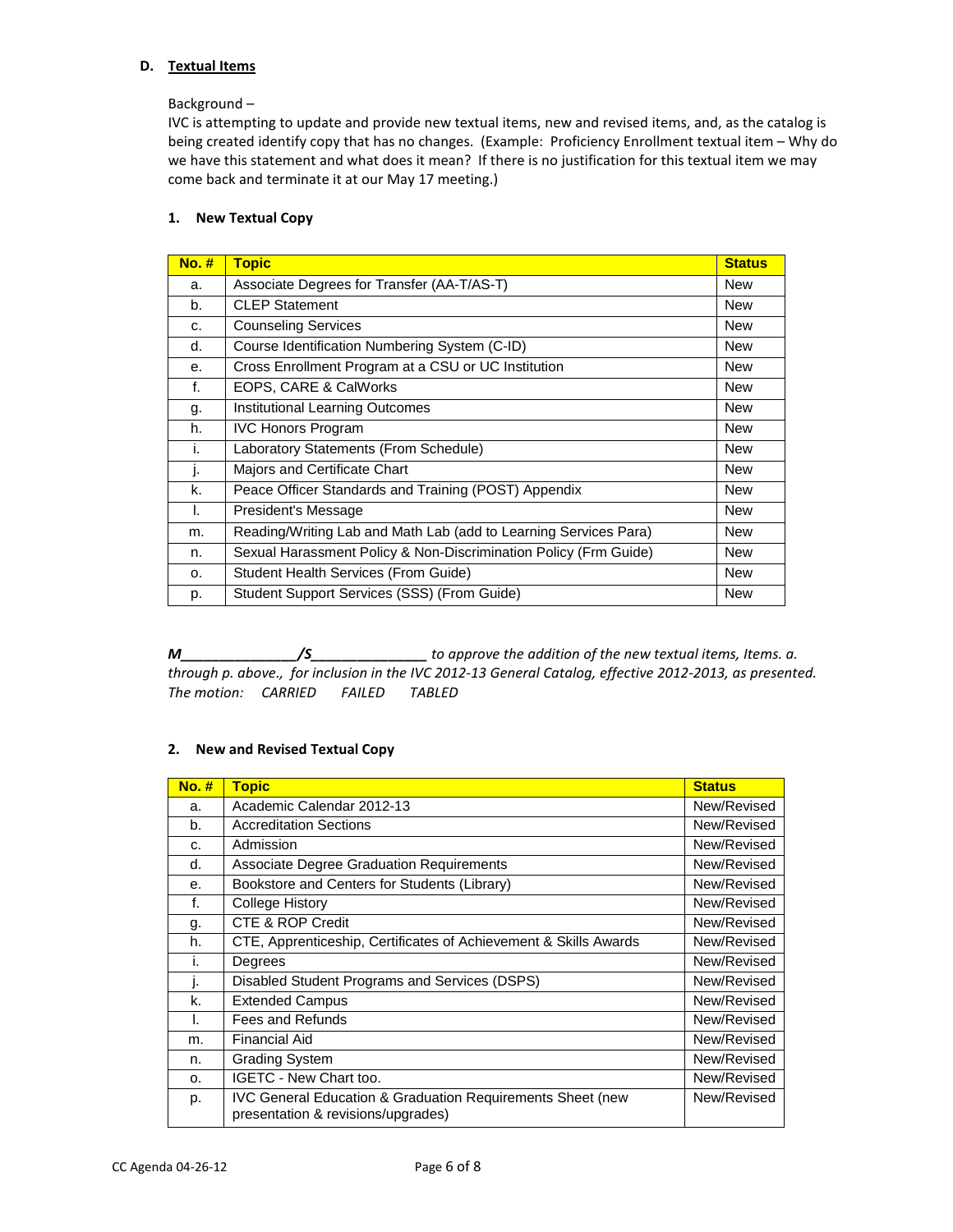| q. | Matriculation, Prerequisite, Corequisite, Advisories on Recommended<br>Preparation and Limitations on Enrollment, and Challenge Process | New/Revised |
|----|-----------------------------------------------------------------------------------------------------------------------------------------|-------------|
| r. | Online Services and Distance Education                                                                                                  | New/Revised |
| S. | Probation - Dismissal - Reinstatement                                                                                                   | New/Revised |
| t. | Registration, Wait Lists, Adding Classes, Dropping Classes, Repeating<br>Classes                                                        | New/Revised |
| u. | <b>Student Conduct</b>                                                                                                                  | New/Revised |
| v. | The California State University (new CSU GE-Breadth Sheet)                                                                              | New/Revised |
| W. | <b>Transfer Center</b>                                                                                                                  | New/Revised |
| X. | Transfer Credit - Advanced Placement Chart - CLEP Chart                                                                                 | New/Revised |
| у. | <b>Transfer Preparation</b>                                                                                                             | New/Revised |
| Z. | <b>Veterans Services</b>                                                                                                                | New/Revised |

*M\_\_\_\_\_\_\_\_\_\_\_\_\_\_\_/S\_\_\_\_\_\_\_\_\_\_\_\_\_\_\_ to approve the addition of the new and revised textual items, Items. a. through z. above., for inclusion in the IVC 2012-13 General Catalog, effective 2012-2013, as presented. The motion: CARRIED FAILED TABLED*

# **3. No Change to Textual Copy**

| $No.$ # | <b>Topic</b>                                         | <b>Status</b> |
|---------|------------------------------------------------------|---------------|
| a.      | Academic Freedom                                     | No Changes    |
| b.      | Academic Renewal                                     | No Changes    |
| c.      | <b>Apprenticeship Training Programs</b>              | No Changes    |
| d.      | Athletics                                            | No Changes    |
| е.      | Attendance and Withdrawal & Voluntary Withdrawal     | No Changes    |
| f.      | Changes in the Catalog                               | No Changes    |
| g.      | Cheating and Plagiarism                              | No Changes    |
| h.      | Community Service                                    | No Changes    |
| i.      | Courseload Limits, Basic Skills and Class Attendance | No Changes    |
| j.      | Courses of Instruction                               | No Changes    |
| k.      | Credit-Be-Examination                                | No Changes    |
| I.      | Exercise Science, Wellness, and Sport                | No Changes    |
| m.      | <b>FERPA</b>                                         | No Changes    |
| n.      | Foreign Transcripts                                  | No Changes    |
| o.      | <b>IVC Campus Safety</b>                             | No Changes    |
| p.      | <b>IVC Parking</b>                                   | No Changes    |
| q.      | Non-Credit Education                                 | No Changes    |
| r.      | Nondiscrimination and Sexual Harassment Policy       | No Changes    |
| S.      | <b>Proficiency Enrollment</b>                        | No Changes    |
| t.      | <b>Repetition of Courses</b>                         | No Changes    |
| u.      | Scholastic Honors (Graduation Honors)                | No Changes    |
| v.      | <b>Student Activities</b>                            | No Changes    |
| W.      | Types of Courses and Programs                        | No Changes    |
| X.      | <b>Work Experience</b>                               | No Changes    |

*M\_\_\_\_\_\_\_\_\_\_\_\_\_\_\_/S\_\_\_\_\_\_\_\_\_\_\_\_\_\_\_ to approve the acceptance of the textual items with no changes, Items. a. through x. above., for inclusion in the IVC 2012-13 General Catalog, effective 2012-2013, as presented. The motion: CARRIED FAILED TABLED*